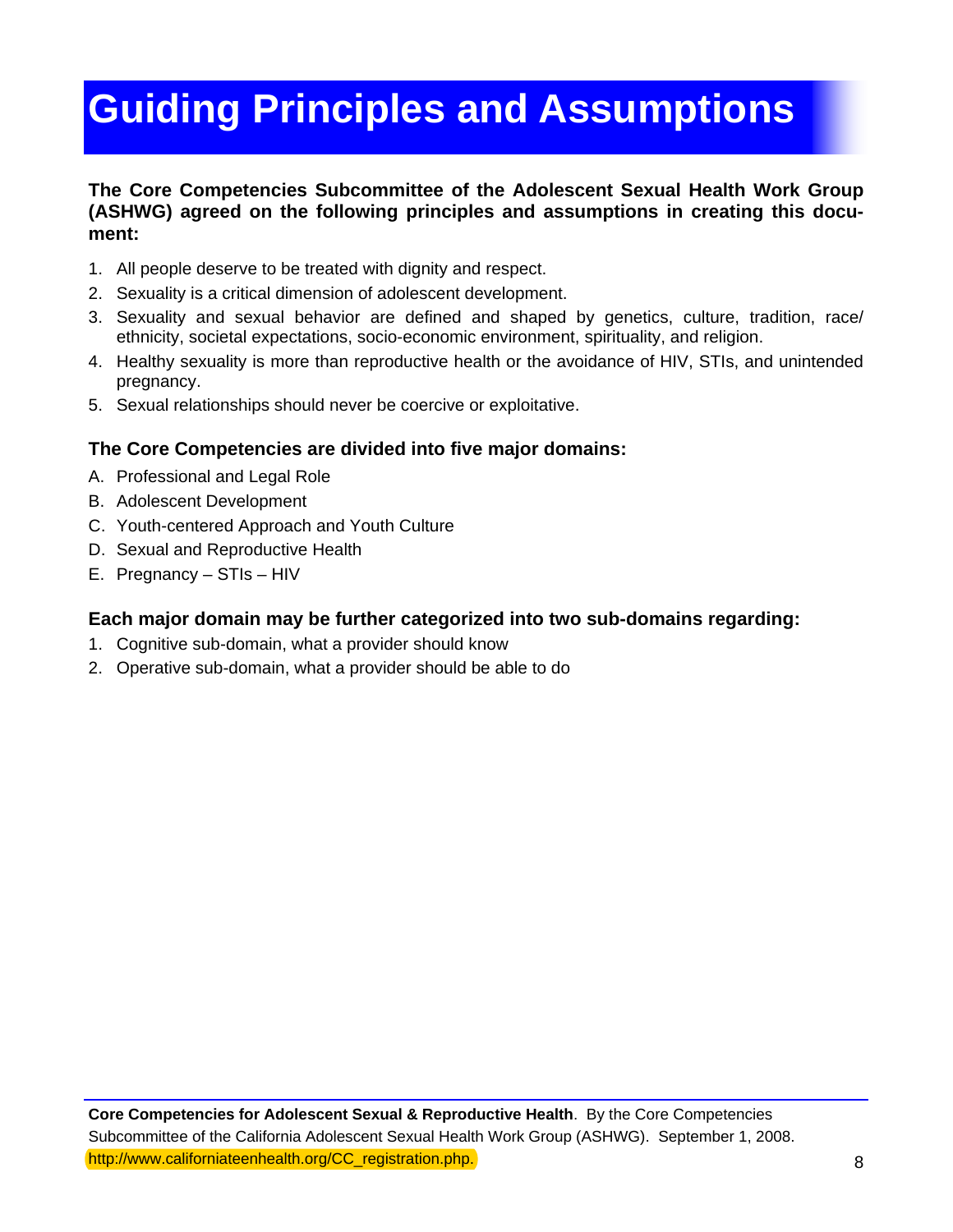# **A: Professional and Legal Role**

Effective providers and educators have appropriate personal and professional boundaries when speaking to adolescents about sexuality. Awareness of personal boundaries requires an examination and understanding of personal beliefs, values, feelings and biases. Professional boundaries include knowledge of the legal and ethical considerations that guide interactions with youth. The maintenance of personal and professional boundaries is essential to avoid exerting undue influence on the developing adolescent.

#### **The adolescent sexual health educator/provider:**

| A:1  | Demonstrates a desire to work with young people.                                                                                                                                                                                                                                                                                       |            |
|------|----------------------------------------------------------------------------------------------------------------------------------------------------------------------------------------------------------------------------------------------------------------------------------------------------------------------------------------|------------|
| A:2  | Identifies and continues to clarify his/her own personal values, beliefs, biases, stereotypes,<br>and feelings related to sexuality, and specifically adolescent sexuality.                                                                                                                                                            |            |
| A:3  | Conducts interactions with youth without emphasizing personal information and history, atti-<br>tudes, values, beliefs, feelings, or religion.                                                                                                                                                                                         |            |
| A:4  | Takes a non-judgmental approach when dealing with attitudes, behaviors, beliefs, or cul-<br>tures at variance with his/her personal beliefs or convictions - especially as they relate to<br>adolescents and adolescent sexuality.                                                                                                     |            |
| A:5  | Demonstrates confidence and comfort when discussing topics related to adolescent sexual-<br>ity.                                                                                                                                                                                                                                       | PERATIVE   |
| A:6  | Complies with the specific legal rights for California adolescents obtaining sexual and repro-<br>ductive health services (i.e., birth control, STI treatment, HIV testing, etc.), such as confiden-<br>tiality, minor consent to services without parental notification, access to care and treatment,<br>and the safe surrender law. |            |
| A:7  | Adheres to the provider's legal and ethical responsibilities regarding adolescent sexual<br>health, including: reporting coercive and/or abusive sex, disclosure, confidentiality, sexual<br>responsibility, and the safe surrender law.                                                                                               | SUB-DOMAIN |
| A:8  | Complies with the job-specific professional limits and expectations as a provider of sexual or<br>reproductive health services to adolescents.                                                                                                                                                                                         |            |
| A:9  | Adheres to the policies and procedures of the employing organization, program, local com-<br>munity, and law enforcement.                                                                                                                                                                                                              |            |
| A:10 | Demonstrates openness to receiving feedback from clients, colleagues, mentors and super-<br>visors.                                                                                                                                                                                                                                    |            |
| A:11 | Collaborates with colleagues and agencies in the delivery of adolescent sexual and repro-<br>ductive health programs and services.                                                                                                                                                                                                     |            |

 **Core Competencies for Adolescent Sexual & Reproductive Health**. By the Core Competencies Subcommittee of the California Adolescent Sexual Health Work Group (ASHWG). September 1, 2008. http://www.californiateenhealth.org/CC\_registration.php. 9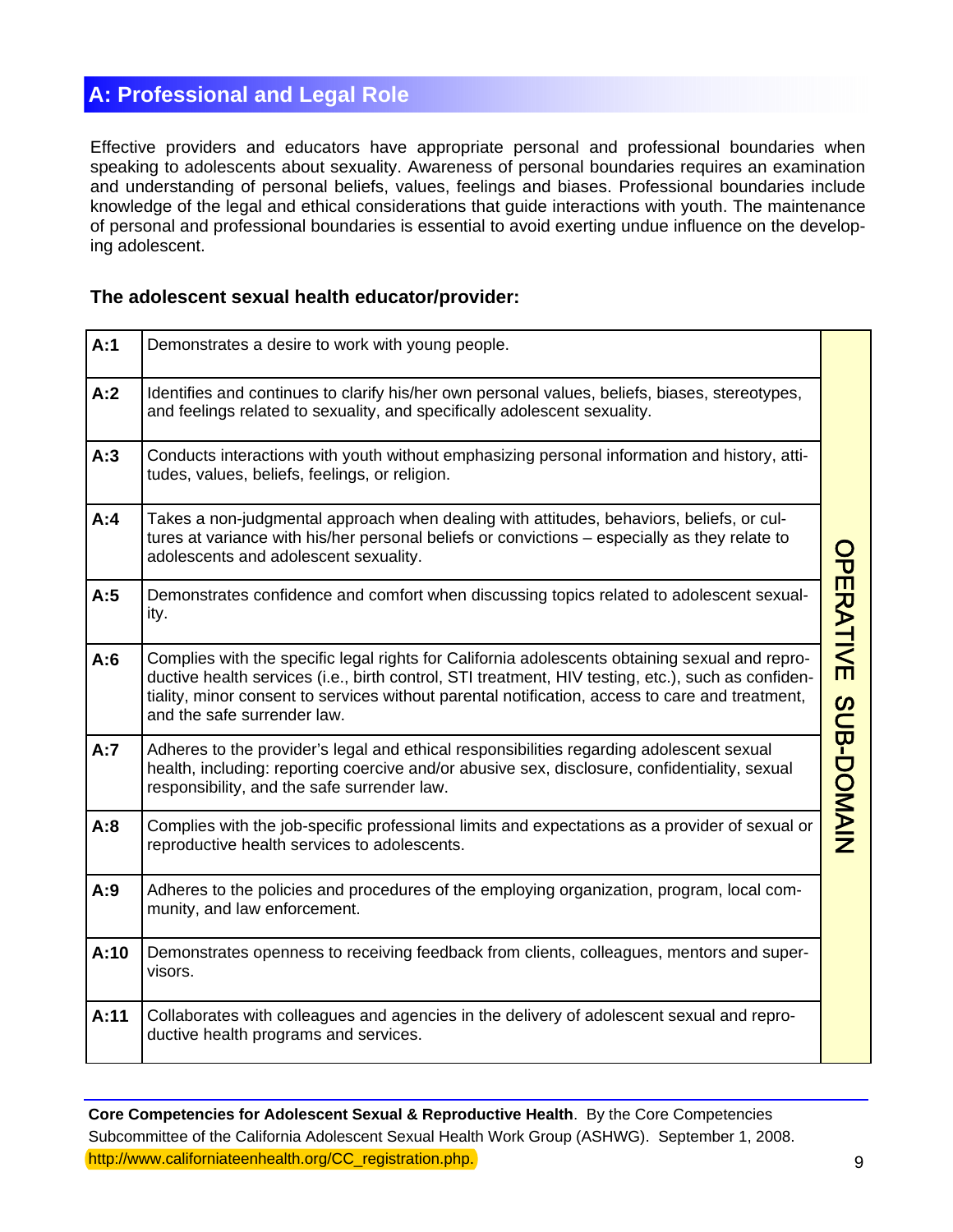## **B: Adolescent Development**

Sexual and reproductive health education is grounded in an understanding of adolescent development. Sexuality is an integral part of the adolescent's cognitive, psychological, social, emotional and physical development and should be understood within this larger context.

## **The adolescent sexual health educator/provider:**

| B:1 | Summarizes the cognitive, psychological, social, emotional, and physical dimensions of<br>adolescent sexual development.                            |            |
|-----|-----------------------------------------------------------------------------------------------------------------------------------------------------|------------|
| B:2 | Summarizes the key theories/models of behavior change as they apply to adolescents.                                                                 | COGNITIVE  |
| B:3 | Describes the importance of gender, gender identity, sexual orientation, and gender ex-<br>pression in the development of sexual identity in youth. |            |
| B:4 | Explains how race, ethnicity, genetics, spirituality, religion, and culture influence the de-<br>velopment of sexual identity.                      | SUB-DOMAIN |
| B:5 | Explains how developmental stages, perception of time, and worldview are often different<br>for adolescents than for adults.                        |            |
| B:6 | Explains the role of experimentation and risk-taking in the ongoing development of adoles-<br>cence, including sexual behavior.                     |            |

| B:7  | Communicates that healthy sexuality is more than the avoidance of risk.                                                                                                                                                                                         |                   |
|------|-----------------------------------------------------------------------------------------------------------------------------------------------------------------------------------------------------------------------------------------------------------------|-------------------|
| B:8  | Explains how sexual health and decision-making can involve the interplay of knowledge<br>attitudes, experiences, and context with various social determinants of health, (e.g. social<br>and economic inequities, disempowerment etc.) and psychological state. | <b>OPERATIVE</b>  |
| B:9  | Explains the boundaries, levels of intimacy, and dynamics of healthy adolescent relation-<br>ships with peers and family.                                                                                                                                       | <b>SUB-DOMAIN</b> |
| B:10 | Identifies the indicators and/or warning signs of unhealthy adolescent risk-taking.                                                                                                                                                                             |                   |

 **Core Competencies for Adolescent Sexual & Reproductive Health**. By the Core Competencies Subcommittee of the California Adolescent Sexual Health Work Group (ASHWG). September 1, 2008. http://www.californiateenhealth.org/CC\_registration.php. 10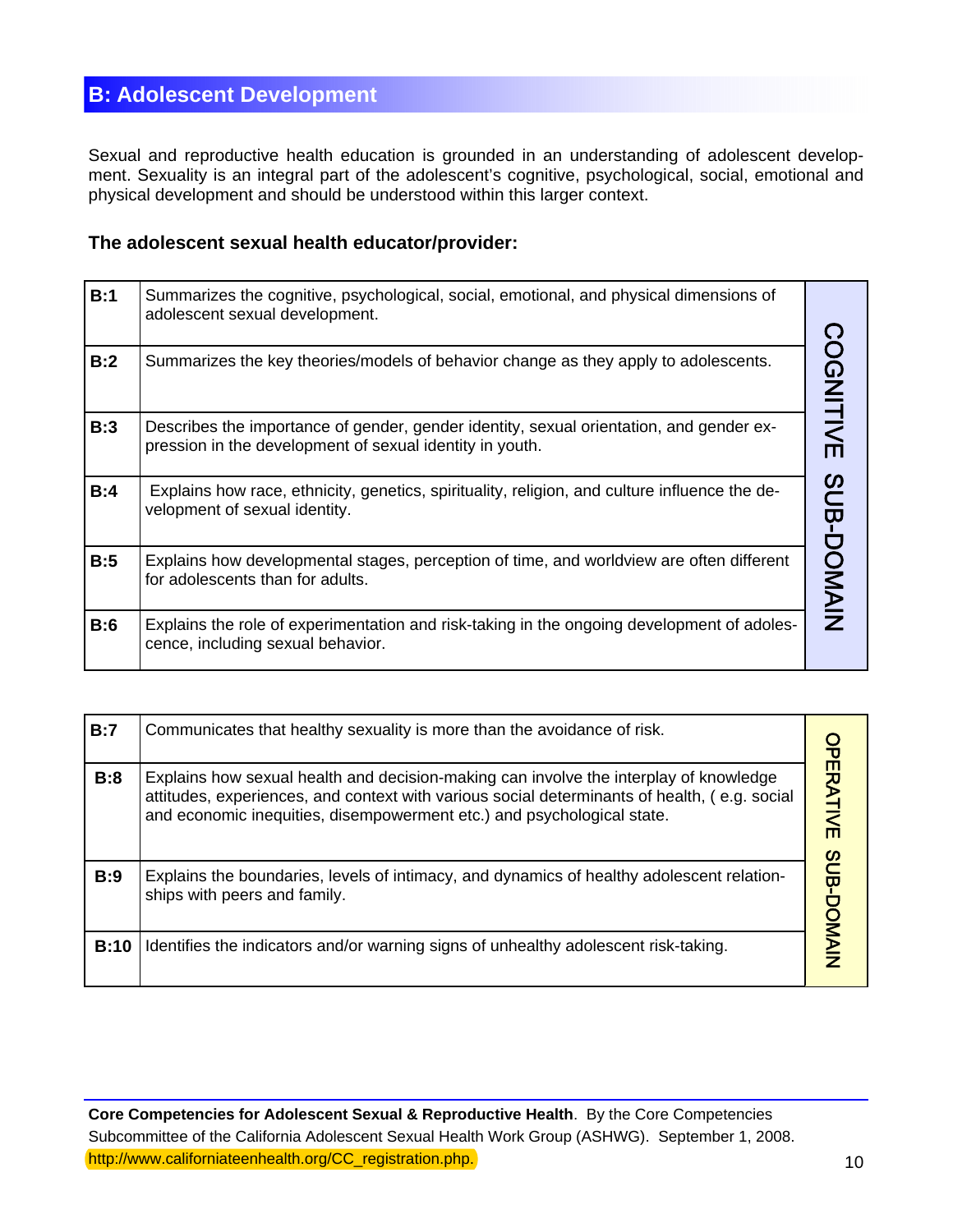# **C: Y outh-Centered Approach and Youth Culture**

The influence of peers and youth culture is critical to understanding the sexual behaviors and relationships of adolescents. The competencies in this section reflect current trends in youth development that emphasize respect for youth and approaches that identify and build upon the strength of each individual, while avoiding use of fear-based messages to motivate behavior.

#### **The adolescent sexual health educator/provider:**

| C:1 | Explains the contexts and factors that can influence sexual behaviors and relationships<br>(e.g., pleasure, gender roles, socio-economic environment, power dynamics, sexual coer-<br>cion, date rape, peer pressure, survival sex, alcohol/drugs). | <b>COGNITIVE</b>  |
|-----|-----------------------------------------------------------------------------------------------------------------------------------------------------------------------------------------------------------------------------------------------------|-------------------|
| C:2 | Describes how technologies (e.g., cell phones, internet, text messaging) can impact on<br>adolescent communication, relationships, dating patterns, bullying and harassment, sex-<br>ual values and norms.                                          | <b>SCB-DONAIN</b> |
| C:3 | Explains how the media's portrayal of sexuality can impact youth and youth culture.                                                                                                                                                                 |                   |

| C:4 | Treats all youth with respect and positive regard.                                                                                              |            |
|-----|-------------------------------------------------------------------------------------------------------------------------------------------------|------------|
| C:5 | Adopts an asset/strength-based approach when interacting with youth, that is, the<br>belief that all youth have strengths that can be built on. | OPERATIVE  |
| C:6 | Applies the principles of resiliency, personal responsibility, and self-reliance to em-<br>power youth.                                         |            |
| C:7 | Encourages young people to build connections to family and community and to find<br>appropriate places/ways to get emotional support.           | SUB-DOMAIN |
| C:8 | Avoids the use of authoritarian, shame, and fear based tactics to motivate youth.                                                               |            |
| C:9 | Avoids the use of labels when discussing sexuality and sexual behaviors with youth.                                                             |            |

 **Core Competencies for Adolescent Sexual & Reproductive Health**. By the Core Competencies Subcommittee of the California Adolescent Sexual Health Work Group (ASHWG). September 1, 2008. http://www.californiateenhealth.org/CC\_registration.php. 11 and 11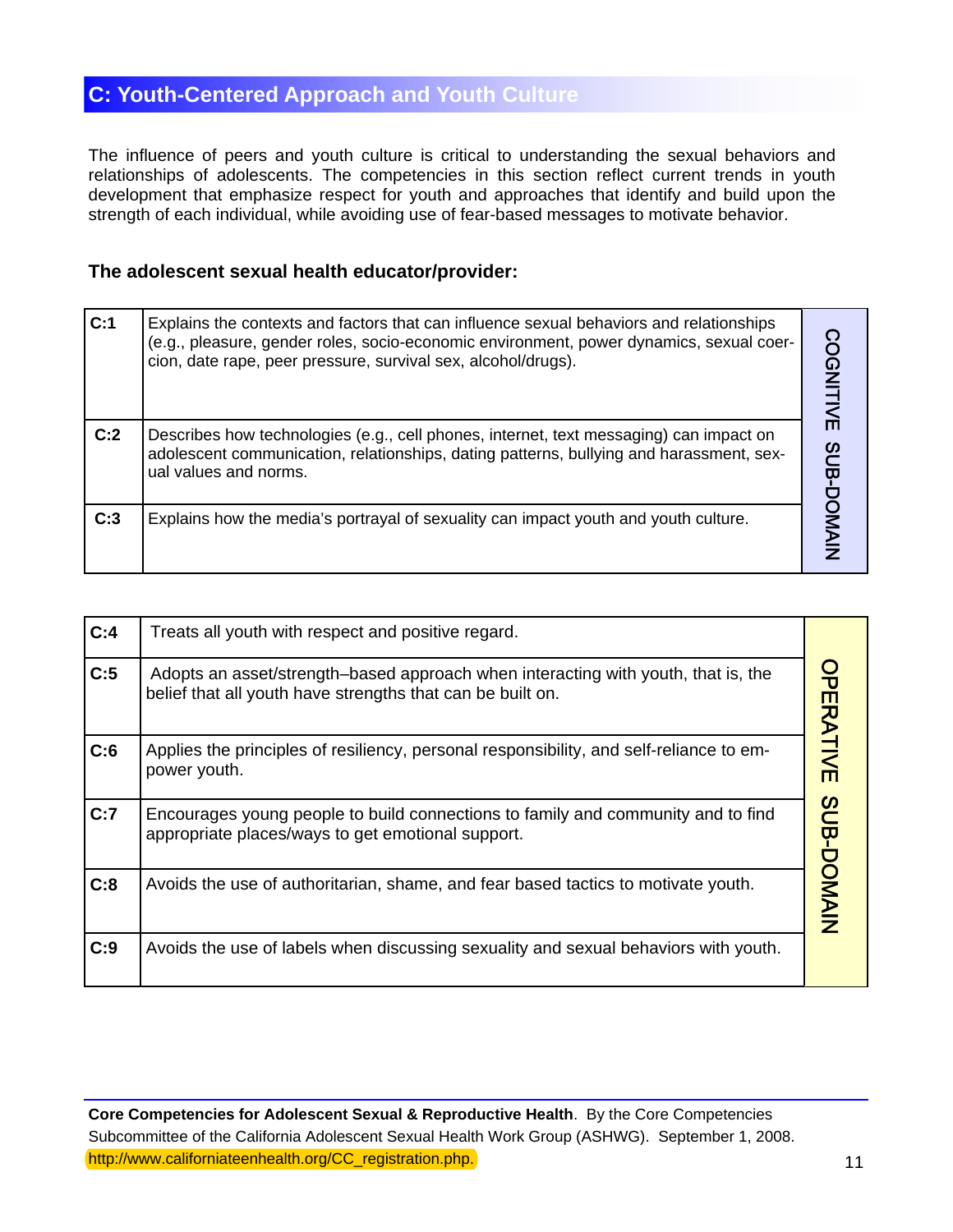## **D: Sexual and Reproductive Health**

These competencies outline a knowledge and skill set for the **provider** and are not necessarily taught to youth. The goals of sexual and reproductive health education go far beyond the prevention of infection or unintended pregnancy. Understanding the wide range of sexual and non-sexual relationships in which adolescents may be involved, will guide them toward healthy attitudes and behaviors. All communication with adolescents needs to be developmentally appropriate.

#### **The adolescent sexual health educator/provider:**

| D:1  | Summarizes the stages of sexual development over the life span: prenatal, infancy, early and<br>middle childhood, adolescence, and adulthood.                                                                                                                             |            |
|------|---------------------------------------------------------------------------------------------------------------------------------------------------------------------------------------------------------------------------------------------------------------------------|------------|
| D:2  | Summarizes the anatomical, physiological, and psychological changes that take place during<br>puberty.                                                                                                                                                                    |            |
| D:3  | Describes the physiology and range of the human sexual response.                                                                                                                                                                                                          |            |
| D:4  | Summarizes the psychosocial and environmental factors that impact sexual and reproductive<br>health.                                                                                                                                                                      | COGNITIVE  |
| D:5  | Explains the concept of reproductive life planning, i.e. the importance of careful planning for<br>intended pregnancy and parenthood and the importance of achieving good health during ado-<br>lescence in order to ensure optimal reproductive potential in the future. |            |
| D:6  | Explains the meaning of gender; gender identity; gender presentation; sexual orientation;<br>transgender, assigned sex, and intersex individuals.                                                                                                                         | SUB-DOMAIN |
| D:7  | Summarizes the range of appropriate and inappropriate non-sexual and sexual relationships<br>in which adolescents may be involved.                                                                                                                                        |            |
| D:8  | Explains the impact and consequences of bullying, harassment, and abuse (sexual, physical,<br>and emotional) on adolescent development and sexual and reproductive health.                                                                                                |            |
| D:9  | Emphasizes the importance of sexual and reproductive health care for adolescents with a<br>focus on reproductive life planning.                                                                                                                                           |            |
| D:10 | Discusses sexual information and behaviors in a manner that is developmentally-appropriate<br>using non-technical understandable language without labeling people and/or behaviors.                                                                                       | OPERATIVE  |
| D:11 | Uses medically accurate* terminology related to the anatomy and physiology of sexual or-<br>gans, sexual behaviors, pregnancy, sexually transmitted infections, and HIV, and clarifies<br>unfamiliar terms used by adolescents.                                           | SUB-DOMAIN |
| D:12 | Explains how alcohol and other drug use/abuse can influence sexual decision-making and<br>sexual behavior.                                                                                                                                                                |            |

**\*medically accurate** – means verified or supported by research conducted in compliance with scientific methods and published in peer-reviewed journals, where appropriate, and recognized as accurate and objective by professional organizations and agencies with expertise in the relevant field, such as the federal Centers for Disease Control and Prevention, the American Public Health Association, the American Academy of Pediatrics, the American College of Obstetricians and Gynecologists.

**Core Competencies for Adolescent Sexual & Reproductive Health**. By the Core Competencies Subcommittee of the California Adolescent Sexual Health Work Group (ASHWG). September 1, 2008. http://www.californiateenhealth.org/CC\_registration.php. 12